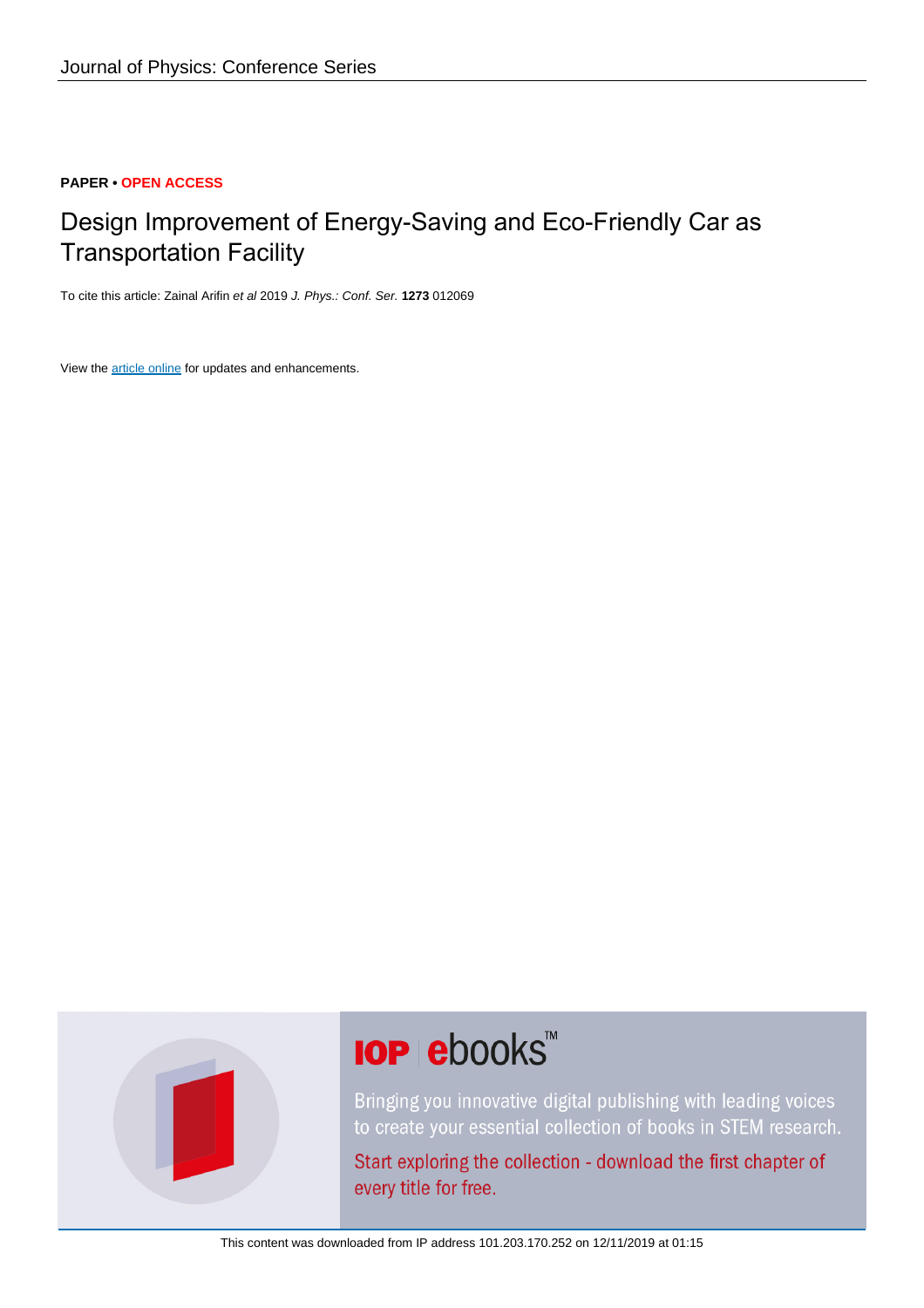# **Design Improvement of Energy-Saving and Eco-Friendly Car as Transportation Facility**

**Zainal Arifin(1) , HerminartoSofyan(2), Moch. Solikin(3), Kir Haryana(4)**

Automotive Engineering Education, Faculty of Engineering, Yogyakarta State University, Indonesia

E-mail :

(1)[zainal\\_arifin@uny.ac.id](mailto:zainal_arifin@uny.ac.id)<sup>(2)</sup>[herminarto\\_sofyan@uny.ac.id](mailto:herminarto_sofyan@uny.ac.id)<sup>(3)</sup>[solikin@uny.ac.id](mailto:solikin@uny.ac.id)<sup>(4)</sup>[kir\\_ha](mailto:kir_haryana@uny.ac.id) [ryana@uny.ac.id](mailto:kir_haryana@uny.ac.id)

**Abstract.** The increase of transportation facility needs raises a problems, especially pollution caused by motor vehicle exhaust that directly affects the decline of air function. Consequently, it is needed an effort to build alternative technologies and eco-friendly vehicles as transportation, in order to reduce the negative impact of exhaust emissions from fossil-fueled vehicles. This research was conducted to design and improve energy-saving and eco-friendly product that can be utilized as transportation. Accordingly, to improve the design of energysaving and environmentally friendly vehicles, this research is conducted using research and development, for 5 years, starting in 2017 until 2021. Based on a survey towards 327 people that spread across major cities in Indonesia, the result reveals that the design of energy-saving and environmentally friendly vehicles required is a multi-purpose vehicle (multi-purpose vehicle / MPV). By considering the aspect of energy consumption and its impact on the environment, then the concept to improve is city car vehicle concept with 2 seats capacity plus baggage which is able to carry load of 60 kg. The selected vehicle specifications includes 2200 mm long dimension, 1800 mm width, 1700 mm height, 160 mm clearance ground, 1000 cc engine capacity, and 2 x 3000 W motor capacity.

#### **1. Introduction**

The growth of transportation facility needs, particularly from the number of vehicles, brings benefits to the financial life of society. However, other problems arise, for instance air pollution that affects the decrease of air quality caused by motor vehicle exhaust in many places as a result of the rapidly increase of vehicles number. Based on data from the Central Bureau of Statistics (BPS), the number of motor vehicles in 2014 reached 114,209,266 units, up to 9.69% from the previous year. The number was dominated by motorcycles amounting to 92,976,240 units and followed by passenger cars whose total was 12,599,138 units. While the growth of road length and width is only about 2% (source: www.bps.go.id). It indicates that the growth of the road area could not be balanced with the growth of the vehicle. Hence, this is extremely crucial to consider vehicle dimensions that is relevant to the road conditions.

Besides considering energy-efficient considerations and environmentally friendly, the other important factor is that the existence of small cars (mini car) has become a necessity. Therefore, it is important to

Content from this work may be used under the terms of theCreative Commons Attribution 3.0 licence. Any further distribution of this work must maintain attribution to the author(s) and the title of the work, journal citation and DOI. Published under licence by IOP Publishing Ltd 1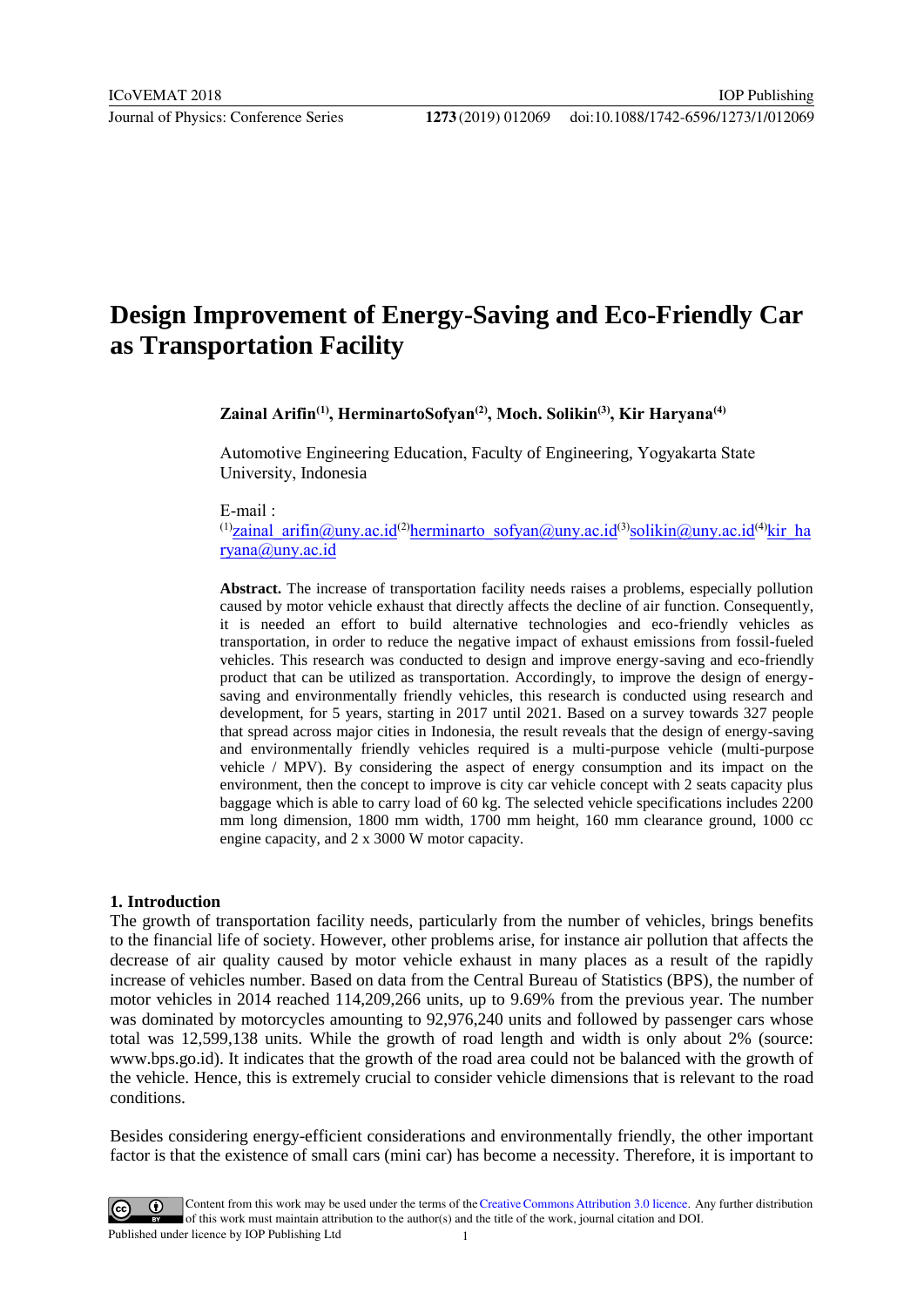develop vehicles (cars) with a small size and in accordance with the needs of society, mainly urban communities. Small cars are very effective to reduce road density in urban areas.

This study aims to (1) Realize Strategic Plan and Research Master Plan (RIP) of Yogyakarta State University on the development of environmentally friendly technology; (2) Produce prototype of energy-saving and environmentally friendly cars in accordance with the needs of the community and the extent of urban roads.

This research is highly essential as the consumption of fuel oil for the transportation sector, continues to increase. High fuel consumption gives impact on environmental pollution, as the consequence, an environmentally friendly vehicle is required. Furthermore, the growth rate of roads is not able to offset the growth of vehicle population, so it is very important to develop a small vehicle (mini car) that is representative towards urban transportation needs. Energy-saving-and-environmentally-friendly-cars with urban hybrid concept are important to develop to overcome the problem of decent transportation needs.

## **2. Literature Review**

Motor vehicles as a means of transportation have much better characteristics than non-motorized vehicles. Motor vehicles can transport people and goods much more even at speeds much faster than non-motorized vehicles. The role and function of the motor vehicle demands excellent capability in the form of engine power that can overcome the load of goods and human as well as the force of resistance from road surface and speed of movement (Sutantra, 2001). However, behind the role and function of motor vehicles that are prime, there are negative impacts behind that must be solved more quickly and precisely, especially related to air and sound pollution that should not exceed the threshold.

Nowadays, global demand has indicated the need of mitigation and adaptation to the impact of global warming due to the increase of greenhouse gas emissions that is obviously triggered by the increase of uncontrolled growth of motor vehicles. Knowledge of choosing a motor vehicle is particularly important with respect to the correlation of the type and the ability of the engine power to the load of the vehicle that would transported so that the exhaust emissions produced do not exceed the threshold limit. Thus it can be indicated that the greater the load carried by motor vehicles, the bigger the need for engine power comparing to basic ability, which in turn will result the greater exhaust gas.

Air pollution from motor vehicle exhaust emissions does increase, therefore, an effort to control vehicle emission gas emission is undoubtedly necessary. Such efforts should be reactively carried out since most of the motor vehicles operating in Indonesia are still using the era of conventional technology that has the potential to generate greater exhaust emissions. Currently, there are not only car engines with gasoline and diesel motor bases which exists. Momentarily, there are also transportation development, such as hybrid cars, electric cars, and car engines with fuel cell technology.

An electric car is a vehicle which consists of a battery that provides energy, an electric motor as a wheel drive and a controller that regulates the energy that flows into an electric motor (Leitman & Brant, 2009: 7). Battery has a big role in electric cars because it works as a storage of electrical energy required by electric motors. Electric cars require batteries with a large capacity to ensure the vehicle can be used for long distances. There are several types of batteries that can be used, where each type has its own characteristics, advantages, and weaknesses. Hodkinson & Fenton (2001: 29)

Hybrid technology is a vehicle propulsion technology which combines two types of driving machines (Toyota Motor Corporation, 2003: 2). Hybrid technology usually unites the internal combustion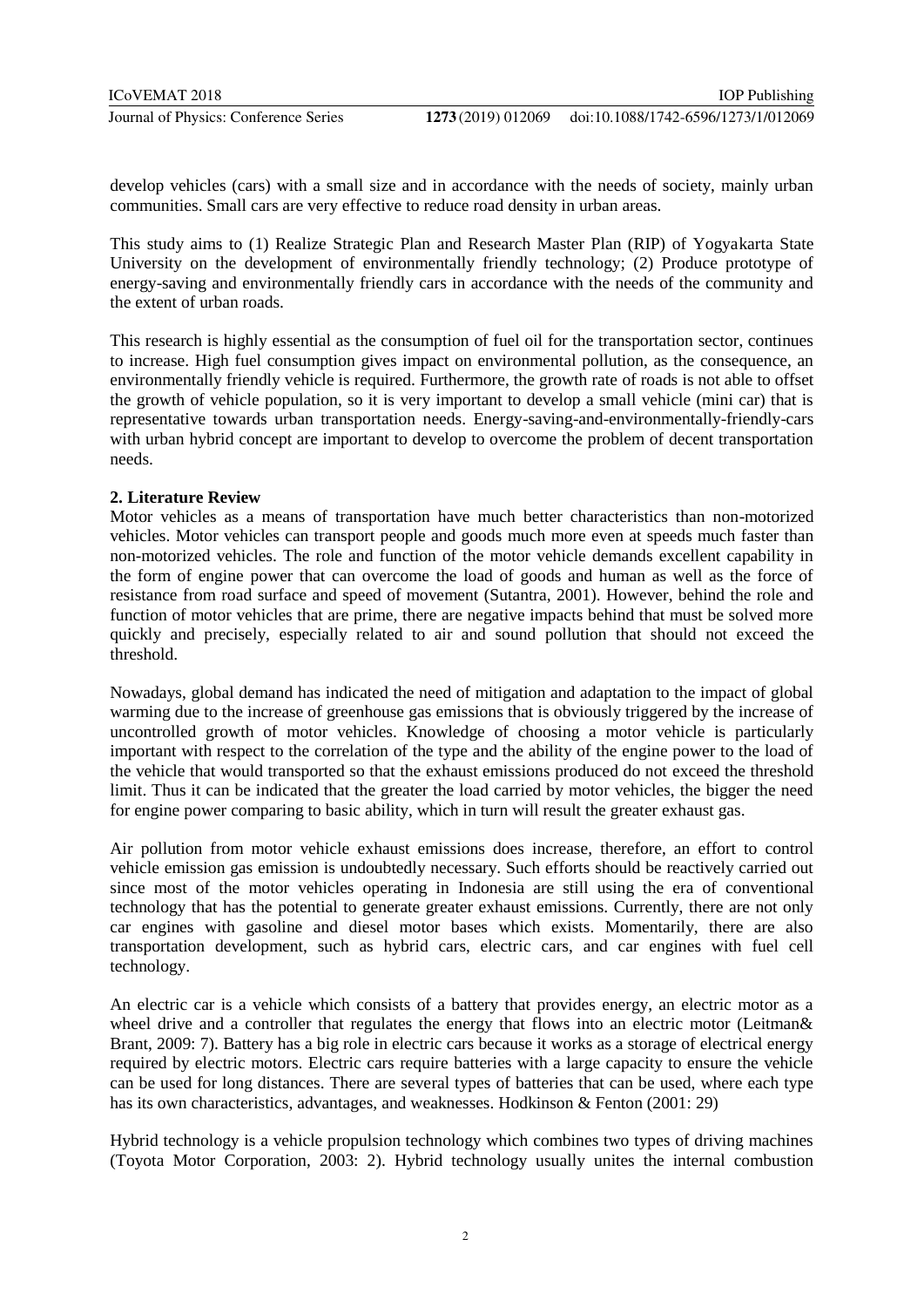engine with an electric motor, where the example is widely applied is a blend of gasoline engines with electric motors. Hybrid cars are created to cover the weaknesses of motor fuel and electric cars (Mi, Masrur& Gao, 2011: 22). Nevertheless, cars with gasoline or diesel engines have weaknesses in efficiency and pollution while electric cars have a disadvantage for mileage because of the limited energy that can be stored in batteries and it takes a long time to charge.

Through the use of hybrid technology, this becomes possible to improve the efficiency of energy use, since the motor fuel has a low efficiency and it also will be more wasteful with driving conditions in the middle of the city. Motor fuel either in the form of gasoline engine or diesel will still require energy during the engine life even if the vehicle stops. Unlike the electric motors that require energy only when the power is activated or needed. When the condition is in traffic jams or in stop and go driving then what is activated is the electric motor. Although hybrid vehicles use electric motors, but dissimilar with the electric car that, that is in the hybrid which does not require an external source of electricity.

The work combination between the two types of propulsion can be done with various combinations. Malloy &Lachapelle (2014: 14) divide hybrid technology types in vehicles into three types - Micro Hybrids, Mild Hybrids and Full Hybrid.

The simplest type of hybrid is a series model, which possess a working principle that is used for motor fuel only used to rotate the generator to supply the electricity needed to drive an electric motor directly connected to the wheels. In hybrid parallel model between motor fuel and electric motor, both can equally move the wheel. In other words, both of them can be combined with each other to rotate the wheel or be used independently. The latest type of hybrid car is the Plug-in Hybrid Electric Vehicle (PHEV) model. This technology provides cables that can be applied to facilitate the battery charging via household electricity (Mi, Masrur& Gao, 2011: 36). Usually this technology requires a larger battery capacity than a regular hybrid car, whose purpose is to save more electricity used to move the vehicle so that it can travel a longer distance and spend fuel more efficiently.

## **3. Method**

This study aims to design and improve energy-savings-and-environmentally-friendly-car products that can be used as a facility of transportation. The attempt of improvement design of energy-saving and environment-friendly vehicles is oriented to technical aspects. To develop design and model of energy-saving and environmentally friendly vehicles, it is done by using research and development method or often abbreviated as  $R \& D$  (research and development). The  $R \& D$  method, in many ways, is regularly used to produce the product and test the effectiveness of the resulting product, thus this method is the most suitable method to conduct this research. In several cases, this R & D research is well-applied for the development of fields related to technology and industry.

There are several steps or steps to take in conducting R & D research, according to Borg and Gall (1989: 784 - 785) there are 10 (ten) steps in R & D research including: (1) research and information collecting, (2) planning, (3) development of product preliminary form of product, (4) preliminary field testing, (5) Main product revision, 6) Main field testing, (7) operational product revision, (8) operational field testing, (9) final product revision, (10) dissemination and implementation..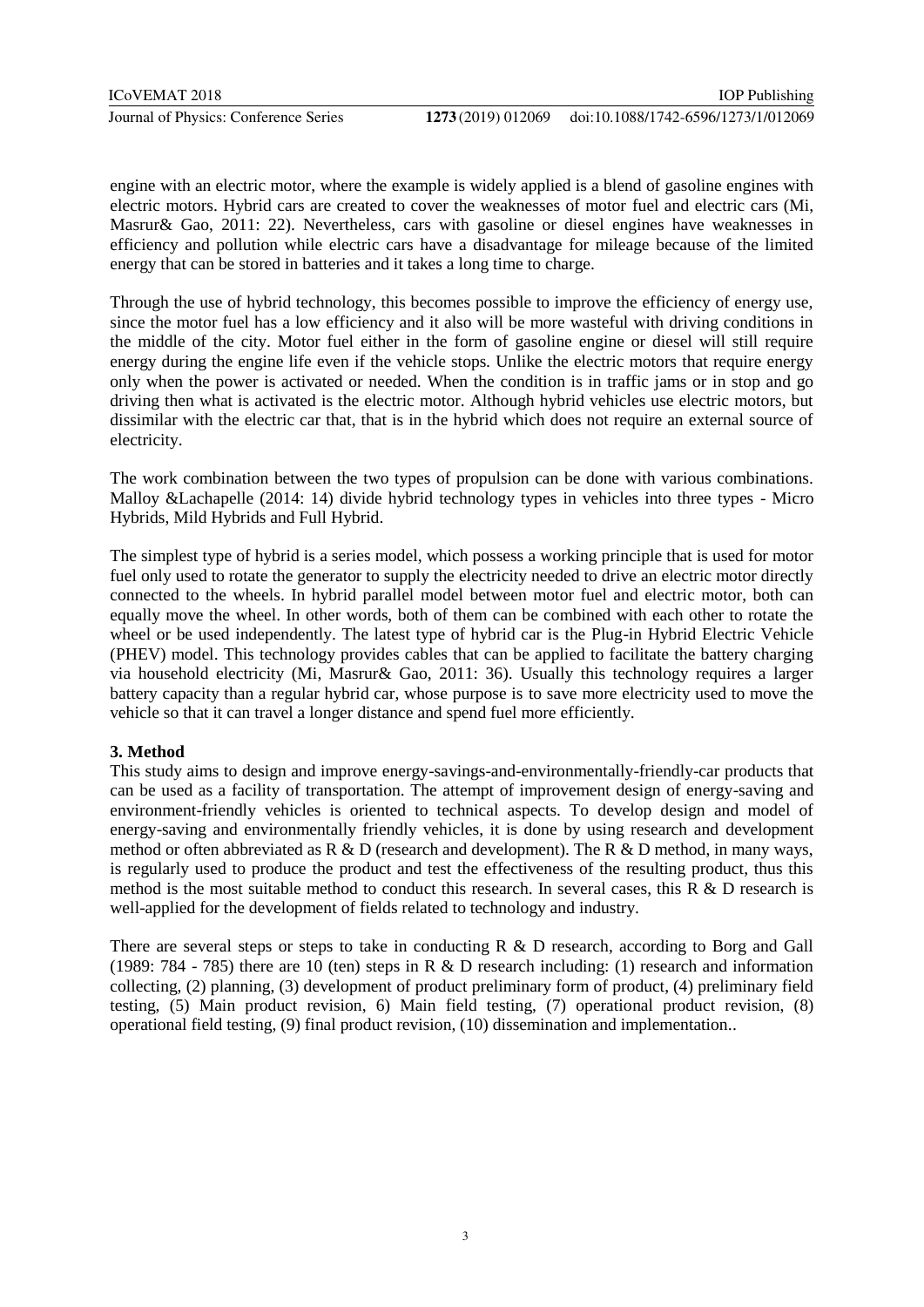



**Figure 1.**Research Procedure

The research and product development is conducted during 5 years, starting from 2017 until 2021. The research and development takes place at the Faculty of Engineering, Yogyakarta State University, Karangmalang Campus, Yogyakarta. A series of research and development processes with sequences of activities, methods, indicators of achievement and outcomes is done with steps annually.

Hybrid car that will be developed is Hybrid Car with Parallel Series System, thus, both electric motors and gasoline motors are used equally to move the wheels. The development of the car drive will begin with an electric drive and then the drive with a combustion engine and then a new arrangement is made to set the synchronization and job of the two s activator type used.

Through that variant, if the vehicle can be mass produced then the consumer can choose three variants of the car – the car with the motor drive gasoline, the car with electric motor drive and hybrid car (the combination of the electric motor and gasoline motor).

#### **4. Results And Discussion**

Survey is intended to explore and analyze the needs (need analysis) of the society with aims to gain information of how far the knowledge, needs and perceptions of the people who use the vehicle as facility of transportation. The survey results towards 327 people in all major cities across Indonesia, that comprises of 275 (84%) men and 52 (16%) women, ranging in age from 20 to 70 years, come from distinct professions - civil servants, entrepreneurs and others. Most of the respondents (community of vehicle users) indicated the public's need for transportation facilities is the multipurpose vehicle (multi-purpose vehicle) vehicles. Additionally, from the data of survey results, it can be understood that the needs of respondents representing most of the people of Indonesia is a vehicle that can be operated as a multi-function vehicle and family vehicles which can carry more passengers.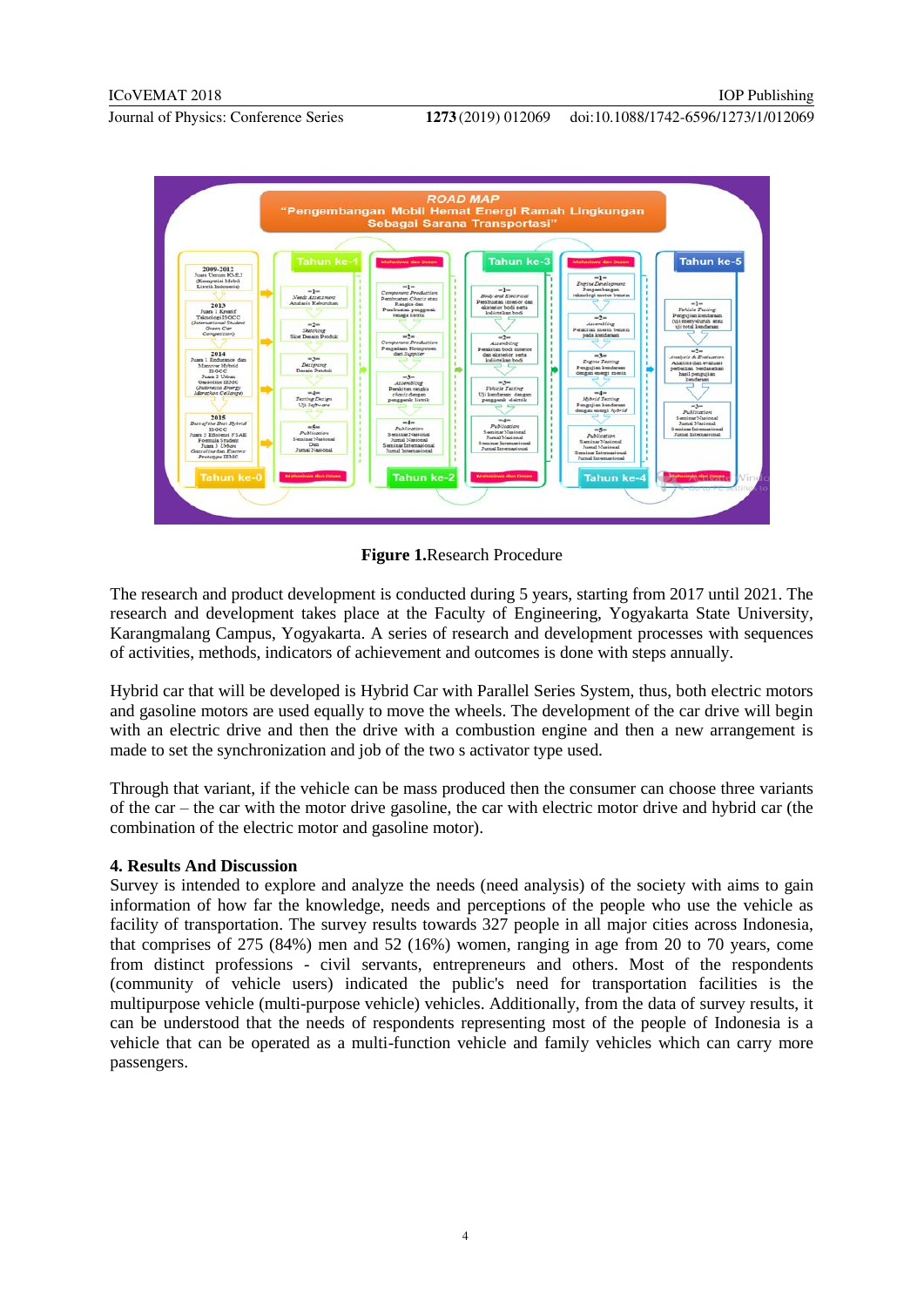doi:10.1088/1742-6596/1273/1/012069



**Figure 2.** Type of Vehicle

Respondents more prefer multi-purpose vehicles that can accommodate many passengers, hence the choice of MPV 23% and 39% SUV is mostly chosen. This vehicle is a multi-function vehicle that has a basic form of engine compartment and passenger compartment that integrates with goods, so it can be used for various purposes.





**Figure 4.** Choice of Drive Type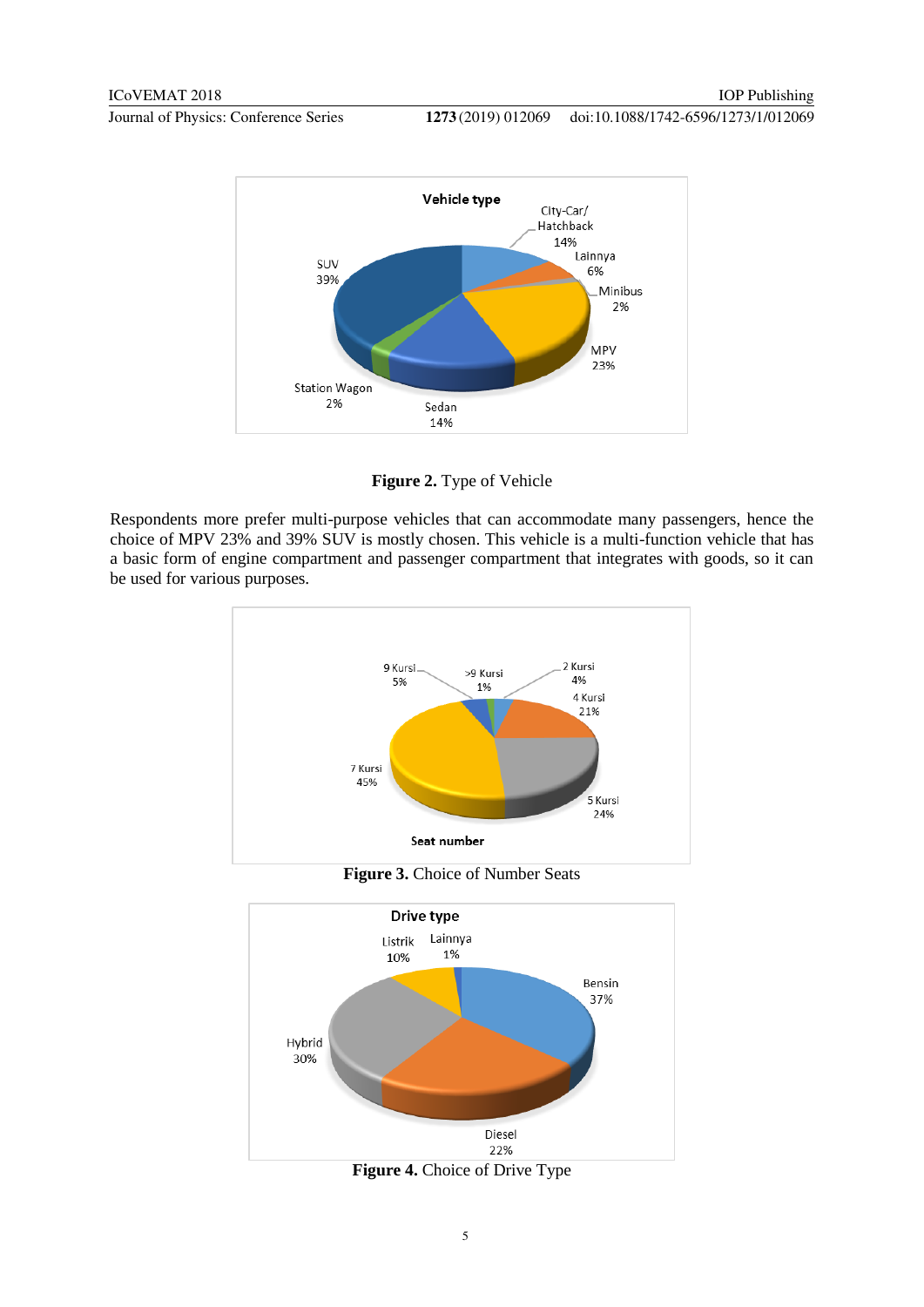Meanwhile, based on the results of interviews and discussions with the staff of the Ministry of Communications and Transportation Office of Yogyakarta Province, it concludes that the target access of society related to mobility of society needs a special formulation since up to day the need for transportation modes is still quite high and will continue to increase as the impact of the increase of economic growth.

The initial design of an energy-saving and environmentally friendly car for two passengers can be seen in the figure below. This design will be well-completed and fixed after getting results data from need assessment and design test.

As the choice for respondents towards form design vehicle; there is urban car with 2 seats capacity and 60 - 100 kg of baggage capacity, it lies on concept that urban vehicle has a small enough space with a good enough maneuverability, as well as with gross vehicle weight (GVW) capacity of 700 kg which only requires 70-80 DK configures with 3-cylinder, DOHC VVT-i, Drive by wire, with electric motor power 2 x 3000 W, 48V.



**Figure 5.** Design of Urban Car Concept

Mobil urban Energy-saving and eco-friendly cars will be manufactured with the following specifications:

|  | Table 1. Specification Concept |  |
|--|--------------------------------|--|
|--|--------------------------------|--|

| <b>Section</b>                | <b>Specification</b> |
|-------------------------------|----------------------|
| <b>General Specification:</b> |                      |
| Length                        | $2.200$ mm           |
| Width                         | 1.800 mm             |
| Height                        | $1.700$ mm           |
| Distance to ground            | $160 \text{ mm}$     |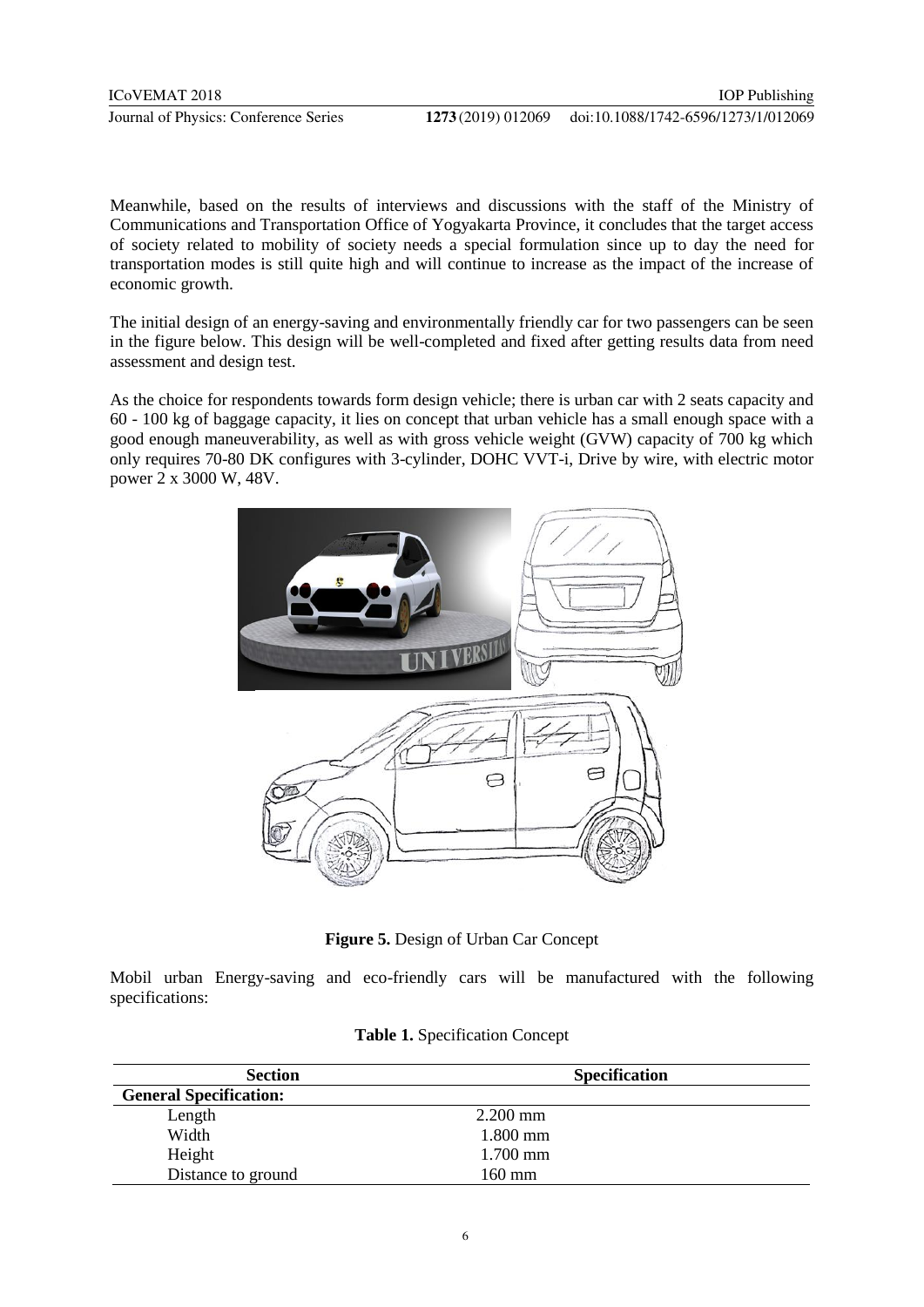#### doi:10.1088/1742-6596/1273/1/012069

| Capacity              | $2$ passengers + baggage                    |
|-----------------------|---------------------------------------------|
| <b>Drive</b>          |                                             |
| 1. Gasoline Engine    | 4 stroke 1 cylinder 1.000 cc. Injection     |
| 2. Electric           | 2 x 3000 W, 48V                             |
| <b>Suspension</b>     |                                             |
| Front                 | Independent                                 |
| Back                  | Independent                                 |
| <b>Power transfer</b> |                                             |
| Gasoline              | <b>Automatic Transmission of Rear Wheel</b> |
| Electric              | On Wheel, Front Wheel                       |
| <b>Brake System</b>   |                                             |
| Front wheel           | Hydraulic discs                             |
| Rear wheel            | Hydraulic discs                             |
| <b>Steering</b>       | Rack and pinion                             |

## **5. Conclusions**

Based on the results of research and discussion that has been done in this first year, it can be concluded as follows.

- Based on survey towards 327 people live in various big cities in Indonesia, the result show that the design of energy-efficient vehicles and environmentally friendly required by the society is a multipurpose vehicle (multi-purpose vehicle / MPV)
- By considering the aspect of energy consumption and its impact on the environment, thus, what is chosen to develop is the concept of city car with 2 seats capacity plus baggage that can carry 100 kg load.
- The selected vehicle specifications includes 2200 mm long dimension, 1800 mm width, 1700 mm height, 160 mm clearance ground, 1000 cc engine capacity, 2 x 3000 W motor capacity.

#### **6. References**

- [1] Badan Pusat Statistik 2016 *Perkembangan Jumlah Kendaraan Bermotor Menurut Jenis, 1949- 2014 (Update 2016)* Diakses dari [https://www.bps.go.id/linkTableDinamis/view/id/1133](https://www.bps.go.id/linkTableDinamis/view/id/1133%20Tanggal%2025%20Mei%202016)  [Tanggal 25 Mei 2016](https://www.bps.go.id/linkTableDinamis/view/id/1133%20Tanggal%2025%20Mei%202016)
- [2] Bogdan, R. and Bilken, SK 1982 *Qualitative research for education: an introduction to theory and methods* Boston Allyn and Bacon, Inc
- [3] Boman, GL & Ragland, KW 1998 *Combustion Engineering* New York McGraw-Hill Book
- [4] Cooper, CD. & Alley, FC 1994*Air Pollution Control – A Design Approach, Second Edition* Illinois Waveland Press, Inc
- [5] Ehsani, M., Gao, Y. &Emadi, A 2010*Modern Electric, Hybrid Electric, and Fuel Cell Vehicle: Fundamental, Theory, and Design*. New YorkCRC Press
- [6] Herdman, R C 1995*Advance Automotive Technology: Visions of a super-efficient family car* United States Congress Office of Technology Assessment
- [7] Hodkinson, R. & Fenton, J 2001*Lightweight Electric/Hybrid Vehicle Design* Oxford Butterworth-Heinemann
- [8] Leitman, S. & Brant, B 2009*Build Your Own Electric Vehicle* New York Mc Graw Hill
- [9] Malloy, G. &Lachapelle, M 2014*Gas, Hybrid and Electric: What You Need to Know*Ottawa Canadian Automobile Association
- [10] Masrur, Mi, C., A. & Gao, D. W 2011*Hybrid Electric Vehicles: Principles and Applications with Practical Perspectives* Chichester John Wiley & Sons, Ltd
- [11] Mollenhauer, Klaus and Tschoke, Helmut 2010*Handbook of Diesel Engine* Berlin Springer Heideberg